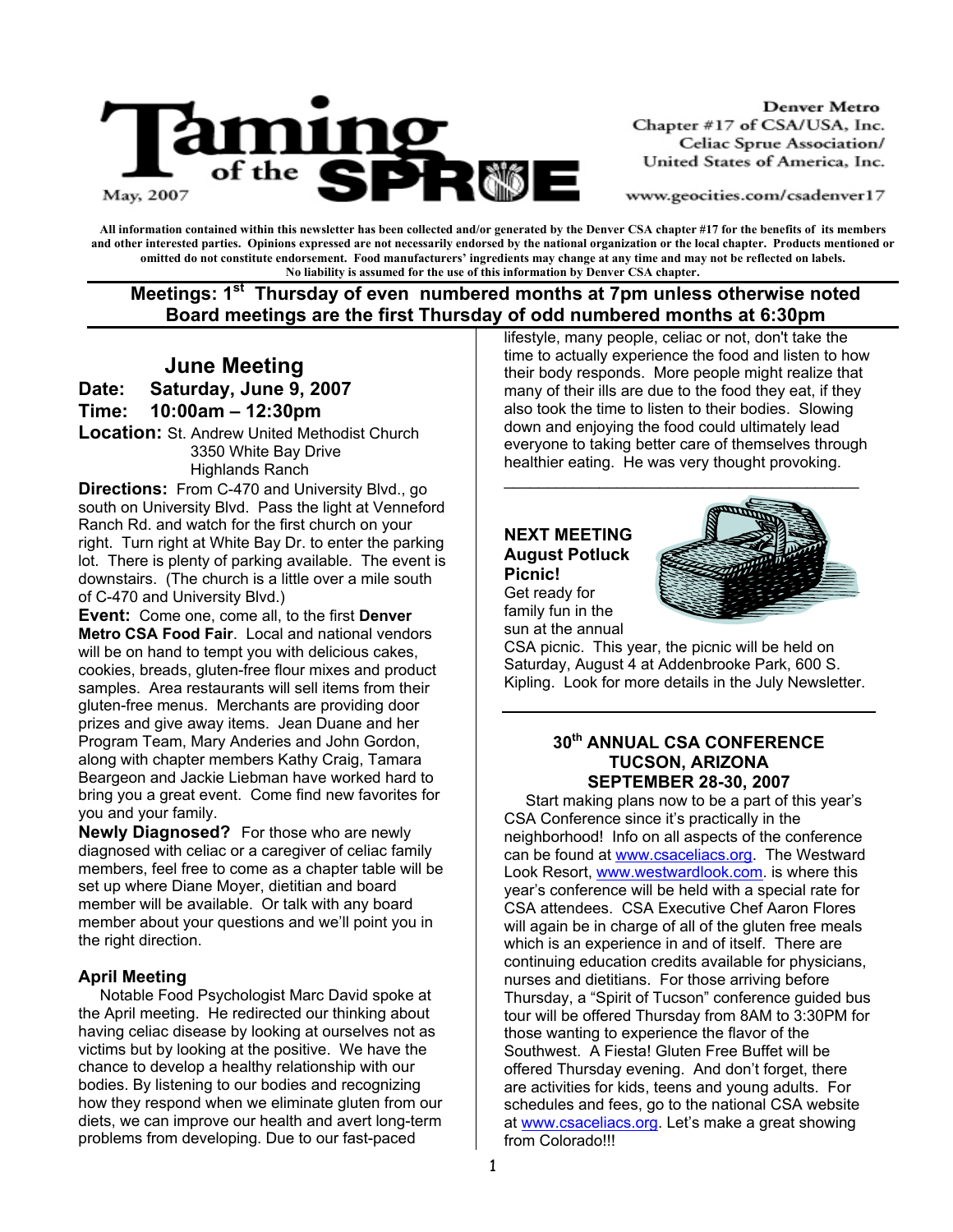#### **Announcements Newsletter Deadline**

July 5, 2007 is the deadline to submit articles or information for the July newsletter. Please send submissions to crankaren@aol.com.

#### **Oats issue**

In consideration of newly diagnosed members and those who might have problems with oats, we ask our members not to bring snacks made with oats. We thank you, and our intestines thank you!

## **Celiac Friendly Restaurants**

From Denise Gliwa:

**L'Asie Fusion Bistro** restaurant at 603 E. 6th Ave. has reviewed all their ingredients and has several GF alternatives. The soup at this time is not GF.

From Lynette Davis:

**DiCicco'** in Arvada, not Chico's, can accommodate the GF diet.

Rachel Lubeck has investigated and successfully eaten GF at the following restaurants: **California Pizza Kitchen, Chart House, Cherry Creek Grill, Gaia**- great buckwheat crepes, **Hilltop Café** in Golden, **Jax Fish House** – GF menu, **John Holly's Asian Bistro, Ninth Door** – GF menu**, On the Border** – GF menu and **Piatti's** - Cherry Creek with custom made risotto, unmarinated chicken and crème brule. At **II Posto** –  $17<sup>th</sup>$  Ave. ask for Andrea; bring your own GF pasta or call ahead and they will bring it in for you. The **Sushi Den** has the following GF items: Duck Salad, House Salad, Fresh Wasabi, Ponzu Sauce – made with wheat-free soy sauce, lemon and vinegar, Roasted Red Pepper Scallops, Seaweed, Steamed Rice and Steamed Veggie Basket w/ Clear Noodles.

## From Donna DeVisser:

The **El Senor Sol** restaurant located at 15900 W Colfax Ave has some good gluten-free options. The chips are fried in a dedicated fryer and many of the dishes are gluten free. When ordering, you may not have the green chili or the red chili, but you can have the green tomatilla sauce. The fajita meats are marinated in beer, but all the non-fajita meats are safe. The beans and rice are also gf. Ask for Victor, the manager, to help with your order. He is currently working on establishing a gluten-free menu which he hopes to implement at all five of their locations. More details to come.

From Gina Meagher:

Gina ate at **Panzano Restaurant**, 909 17th St in Denver. Chef Elise Wiggins provides a GF menu. She had a turkey sandwich on focaccia bread that was absolutely wonderful.

## **Neighborhood Huddles**

 A complete listing of current neighborhood resource contacts is included with this newsletter. **Note:** Please feel free to join another area's event by contacting their resource person. There is no requirement to attend only your area's happenings. The more, the merrier and we all gain valuable info!

#### **Denver South**

 Fourteen chapter members went to dinner at Jade Garden on Arapahoe Rd (between Colo. Blvd & Holly), located in the King Soopers shopping center. Everyone had a great time & the food was wonderful, with quite a selection. Most of the dishes can be converted to gluten free. A popular dish with this crowd was the Sesame Chicken made with a cornstarch batter. Great! Manager's name is Venessa.

 $\mathcal{L}_\text{max}$  and  $\mathcal{L}_\text{max}$  and  $\mathcal{L}_\text{max}$  and  $\mathcal{L}_\text{max}$  and  $\mathcal{L}_\text{max}$ 

## **Retail Stores**

 The **Water To Go** store in Castle Rock is ordering more Glutino Pretzel Sticks -- they are having trouble keeping them on the shelves and are placing larger orders hoping to meet demand!!!



 The pharmacy at any **Walgreens Drug Store** has access to a list of Walgreens label, gluten free, overthe-counter medications. The pharmacy staff has been most helpful when asked to look up items. You'll not only save money on their private label medications, but you usually will save money over the name brand! **\_\_\_\_\_\_\_\_\_\_\_\_\_\_\_\_\_\_\_\_\_\_\_\_\_\_\_\_\_\_\_\_\_\_\_\_\_\_\_\_\_\_**

#### **WHEAT ALLERGY ALERT**

 Patrick Cudahy, Inc. is recalling "ROSELI SOPPRESSATA" (salami) products due to undeclared wheat. The salami products were distributed to restaurants, caterers, and the food service industry in Alabama, Arizona, California, Colorado, Florida, Illinois, Kansas, Massachusetts, Nevada, New Jersey, North Carolina, Pennsylvania, and Texas.

 The product was sold in 10-lb. cartons (containing 4 packages each) of "ROSELI SOPPRESSATA." Each label bears the establishment number "EST. 28" inside the USDA seal of inspection. Each package also bears a packaging date code of "6313," "6346," "6356," "7003," "7018," "7026," "7047," "7058," or "7086." Consumers with questions should contact the company at (866) 534-0197.

\*\*\*\*\*\*\*\*\*\*\*\*\*\*\*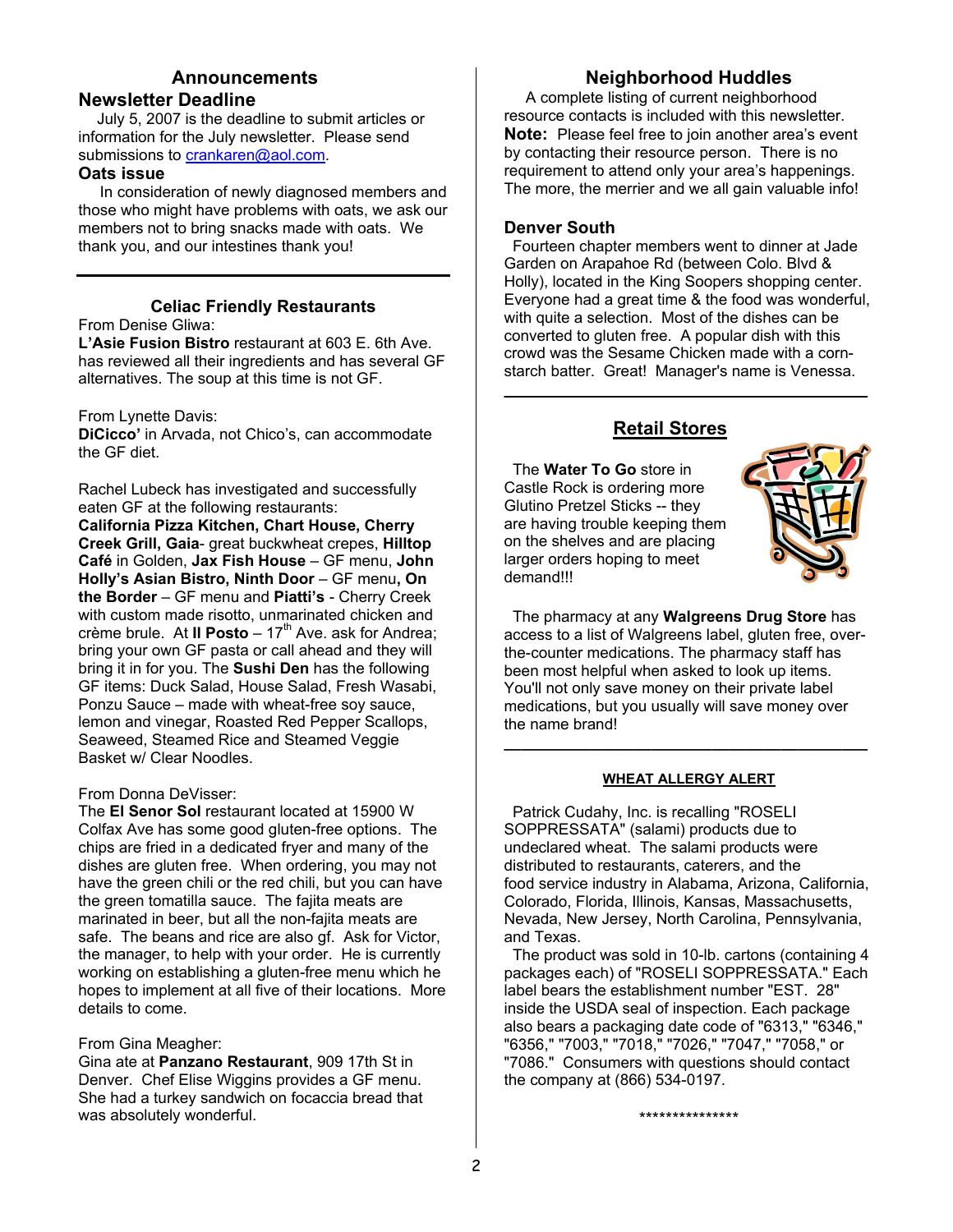#### **The Art & Science of Gluten-Free Gastronomy™**



**A lucky attendee to the April event gets to take home the GF Lemon Vanilla Cheesecake made by Chef Michael Long (right). Long is the Chef and owner of Opus Restaurant in downtown Littleton. He's very familiar with food allergies. With a call ahead of time, he'll prepare you a terrific meal. Sunday Brunch runs from 9AM to 3PM and ordering is Ala Carte.** 

 If you live anywhere near Denver, you will want to register for the Gluten-Free Lecture Series at the Phipps Mansion that takes place each month. You can register at www.theglutenfreelifestyle.com. Each monthly lecture focuses on a specific topic of gf cuisine and nutrition lead by a local expert, followed by a gf cooking demo presented by a featured chef of Denver. Great chef recipe tastings top off each presentation. The event's sponsors include Bête Noire Chocolates, Bob's Red Mill Natural Foods, Celia's Gourmet and P.F. Chang's China Bistro.

 Lectures are on one Tuesday evening a month running through November 13, 2007 which run from 6:30pm to 8:30pm. Arrive at 5:30p.m. for pre-lecture gluten-free comestibles, visiting and to tour the mansion. Advanced registration is required. A portion of proceeds benefit the Celiac Sprue Association Denver Metro Chapter #17.

 Still to come: Great Expectations and GF Fiction with Laurie Scanlin, Ph.D. of Keen Ingredients, Inc. and Executive Chef Adrian Heuer of The Denver Museum of Nature and Science (**June 12**); Brave New Snacks (**July 17**); Around The World in One Hour (**August 7**); The World According to Rice (**September 18**); Some Like It Decadent (**October 9**); and It's A Wonderful GF Life featuring a special holiday-themed, season finale (**November 13**).

 Register at www.theglutenfreelifestyle.com. A La Carte lectures are \$30 per person. Price includes lecture, materials, refreshments and tastings.

**- - - - - - PUBLICITY - - - - - -** 

 **Carol Fenster** was featured in an article in the March *Energy Times*. It features one of her banana bread recipes and is egg-free. If you can't find the magazine, go to www.energytimes.com and click on the issue that has Ed Begley, Jr. on the cover. You find Energy Times at health food stores, particularly Vitamin Cottage. ALSO, Carol had a feature article in Celiac.com's *ScottFree* Spring publication. Her article is titled "Cooking The Quick and Easy Way" and gave great tips on making meal preparation quicker and easier.

 In the *Spotlight* magazine of the May 9, 2007 *Rocky Mountain News* under the "Shop Smart: Food" section was an article titled, "Gluten-free biz takes off" by Janet Simons. Her column marks one year since she premiered with a report on sources of locally produced gluten free foods. She updates her report with a progress report on Deby's Gluten Free Gourmet at 2369 S. Trenton Way in East Denver. She also looks at the Gluten-Free Pastry Chef at 3549 Columbia Dr., Longmont; Rheinlander Bakery at 4721 Olde Wadsworth Blvd., in Arvada; WaterCourse Bakery, 214 E. 13<sup>th</sup> Ave. in Denver, and XDC confections at 4328 W. 35<sup>th</sup> Ave. in Lakewood. She also highlights RAW at 3531 S. Logan St. located in Englewood. She says, "RAW has been producing organic whole-wheat and spelt pizza doughs for three years. It's new organic white flour and organic, gluten-free pizza dough will join its other products in the freezer section area of Whole Foods stores in June."

 The April 5, 2007 edition of *POW WOW*, Powell (Wyoming) High School's Newspaper featured former Denverite Forrest Smith, who has celiac disease and how he started the Gluten Free Oats Company. It began as an FFA project and is now family run. He was recently highlighted in the *Out Here* magazine along with several other newspapers and magazines. Way to go Forrest!

 *USA WEEKEND* had a small sidebar article in their March 16-18, 2007 publication under the Health Briefs column. It was titled, "Celiac Disease: It may be the Answer."

#### **TRAVEL TIP**

 **Carry two copies of a note from your doctor stating you need GF food. Pack one with the** 



**GF food you have in your luggage and carry one with you!**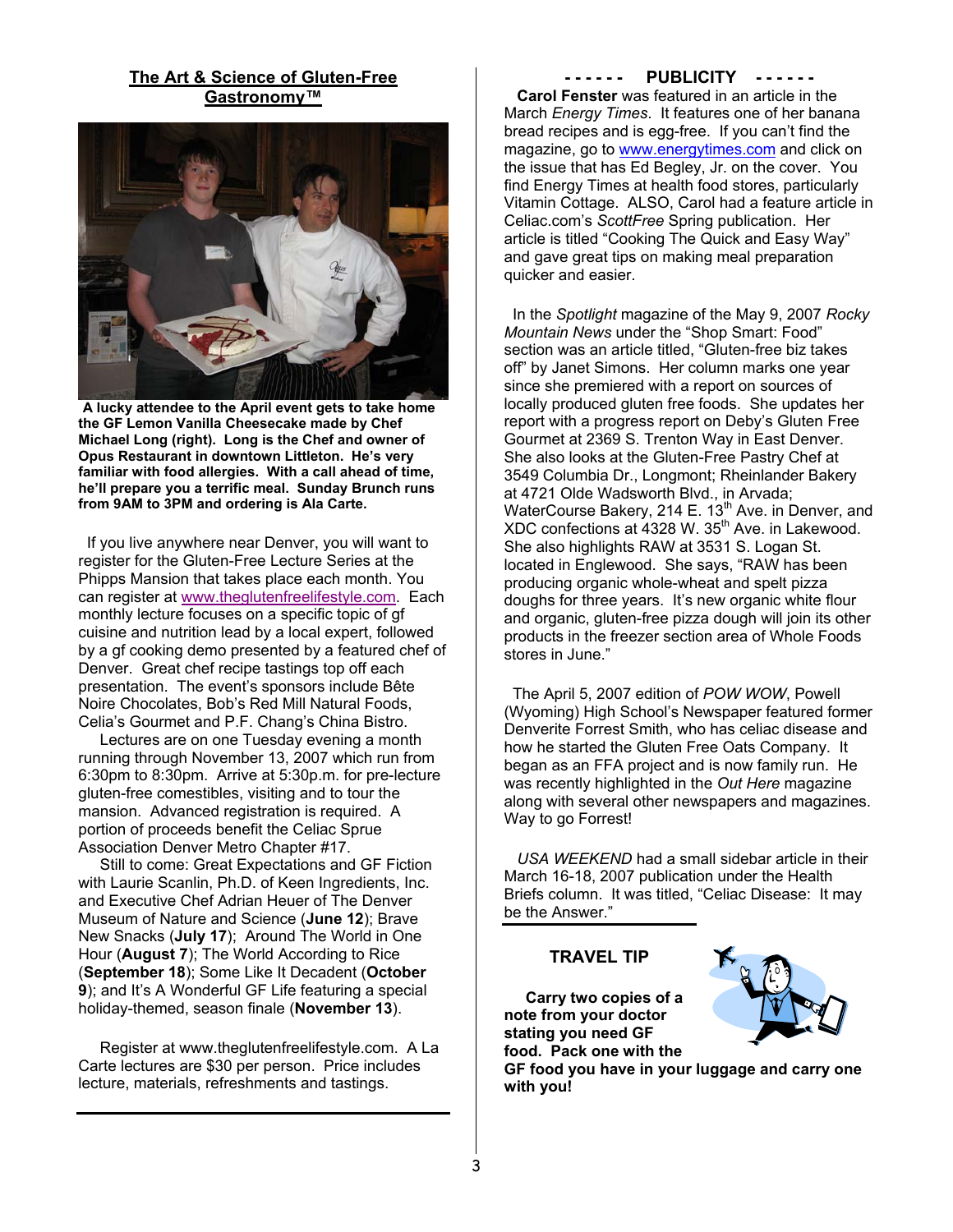#### **Speaking Gluten Freely**

 From the **Natural Products Expo West**, new items from:

 **Pamela's** Products—new Simplebites Mini Cookies available in Chocolate Chip and Ginger Snapz, these bite-sized GF, DF morsels are perfect for lunch boxes, treats-on-the-go or a low-guilt cookie indulgence.

 **Amy's**—they're expanding their line of mompleasing options with GF,CF Baked Ziti Kid's Meal containing ziti pasta, broccoli and sauce, rice focaccia bread and apple crisp.

 **Enjoy Life Foods**—this gluten free and food allergy-friendly company recently released cookie packs for lunch boxes (chocolate chip and snickerdoodle) and they've just added two new cookie flavors to their already excellent line of soft baked cookies. Look for Happy Apple and Lively Lemon.

#### From Bonnie Atherton:

At www.fritolay.com click on FAQ at the bottom of the home page for a current GF list.

**Enjoy Life Foods** has three types of granola: Cinnamon Crunch, Cranapple and Very Berry. Four of **Amy's** products: Rice Lasagna, Rice Macaroni and Cheese, Rice Crust Cheese Pizza and with Pizza with Spinach are now made in a dedicated GF facility. The packaging, however, states "made in a facility which processes foods containing wheat …" At this time they do not know if the packaging will be changed.

**Mrs. May's** introduced its new **Trio bar**, a crunchy health bar made from nuts, seeds and natural fruits. The Trio bar will be available in four different fruit flavors and like all Mrs. May's snacks, the bars are vegan, non-GMO, cholesterol free, dairy free, wheat free, certified gluten free, kosher and contain no artificial flavors and colors. The bar is named Trio because each bar contains a combination of three nuts (almond, cashew and pistachio), three seeds (sesame, sunflower and pumpkin) and three fruits (dates, raisins and one-of-four fruit flavors including strawberry, cranberry, blueberry or tropical fruit).

From the Fox Valley, WI, Celiacs Newsletter: **Dora** dry cereal by General Mills is GF and can be found in the regular cereal section or at Target or at Dollar Tree Stores.

**Brach** candy is not GF as of 10/06.

 **Metamucil** powders and capsules are GF. The wafers contain flour. www.metamucil.com.

 **Kitchen Basics** cooking stock contains no gluten, soy, nuts, MSG, HVP, milk, eggs, dairy, fish or fat and is lower in sodium than many other brands. Go to www.kitchenbasics.net.

 **Mary Kay Cosmetics** are GF (except the mascara). **Caltrate** 600+D Plus Minerals Calcium Supplement is gluten free.

#### **DID YOU KNOW?**

 Noah Chutz heads up CSA Resource Unit 3003 in Boulder, CO. This past year he has been working with the University Dining Services to set up GF meal options in **CU**'s residence



halls. Because this is a new program, if you are a freshman with Celiac attending **CU** this fall, please contact him at nchutz@gmail.com for assistance in eating GF and navigating the University administration. He is a great resource. Additionally, he can be contacted with food/dining related questions, health care options and medical services for Celiacs in the Boulder area.

 At **Colorado State University**, daily GF meals have been incorporated into their dining hall menu. Full service fruit and salad bars are also available. For more info, please contact Executive Chef Karl Bendix at Karl.Bendix@ColoState.edu.

#### From Sue Wielgopolan

Harriet Solar, RD LD, Corporate Dietitian, **The Kroger Company**: Dextrins and maltodextrin are starches, that can be derived from many sources. In the US maltodextrin is usually corn or potato, elsewhere, such as Europe, it is commonly from barley or wheat. For Kroger products: if there is modified food starch on the label from wheat, it will say "contains wheat" under the ingredient statement. For citric acid, if the product is made in the US (and it may or may not state this information), it is GF. If the item is made in another country, the label must designate that and the citric acid is not necessarily GF.

Dental prophy paste usually has gluten in it. So when you get your teeth cleaned make sure to ask for plain pumice or gluten free prophy paste. GF prophy paste is now being marketed to dental offices so there must be a demand!

Red Star Yeast has a pamphlet containing Gluten Free Recipes for your bread machine. It can be obtained free by calling 1-800-4-CELIAC or 1-800- 423-5422. Many of the recipes can also be made without a bread machine. There's Mock Rye Bread, the Country Two-step makes smooth textured bread and Butter Pecan Supreme.

There is a website reporting on all the gluten free beers. Go to www.glutenfreebeerfestival.com.

Toaster bags are available at www.toastabags.com. These are great for travel. Slide your bread in, use in the hotel's toaster, no cross contamination and the bags can be used over and over. And Toast It Bags are available from national CSA on their online store.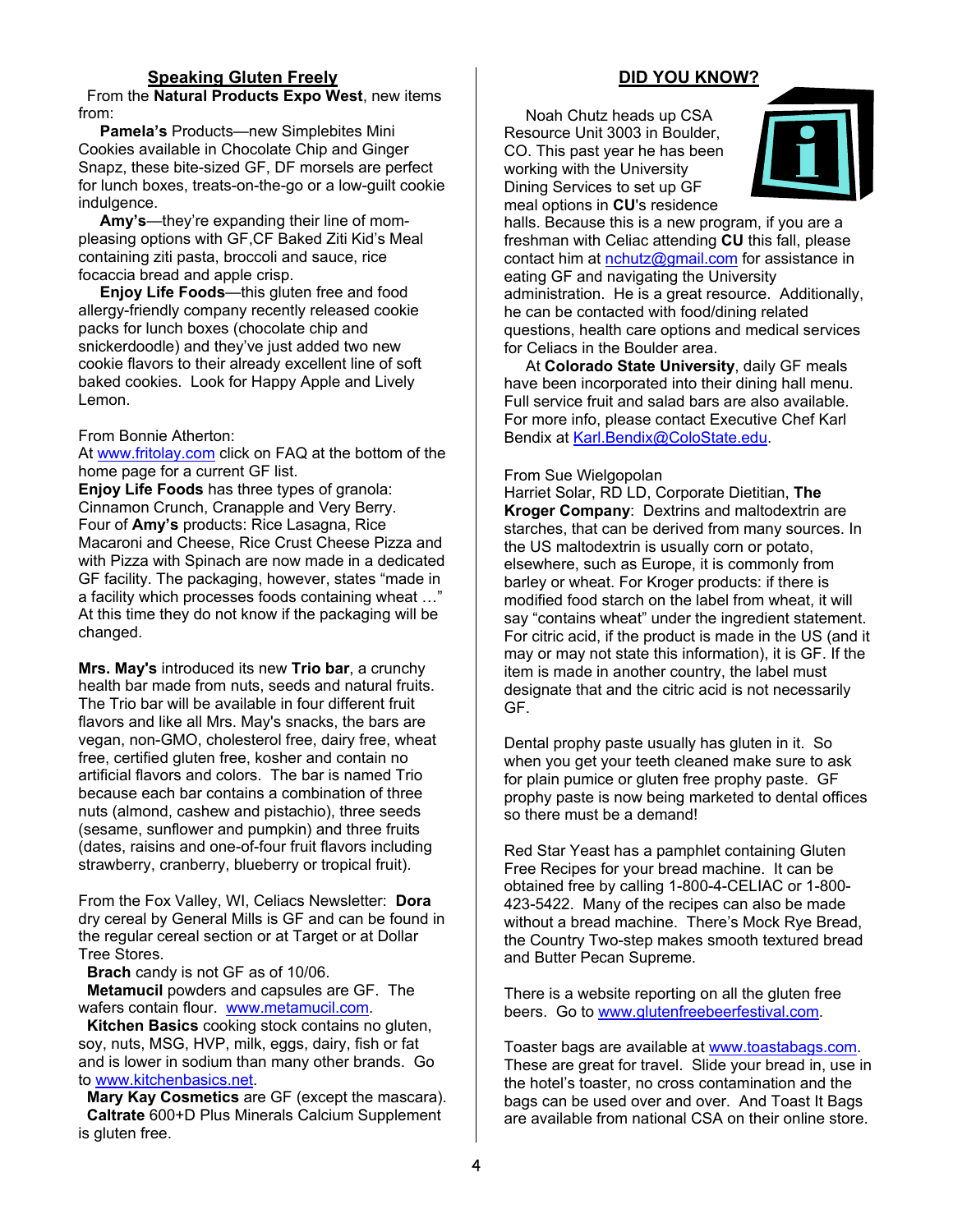

**Denver Chapter members Karen Cranford, Anita Pollock, Diane Moyer and Chapter President Gina Meagher (left to right) worked a celiac table at this year's Channel 9 Health Fair in Aurora. Attendees were able to ask questions and check out the many possible symptoms of celiac disease.** 

#### **YOUR SYMPTOMS ARE WHAT?!**

 How can I have Celiac Disease? – I don't have terrible diarrhea! How often have we heard newly diagnosed people say this – or something similar? It may be difficult to accept this diagnosis when someone does not have "classic" symptoms - or possibly no symptoms at all.

 For years, medical professionals thought that the only people to develop Celiac Disease were toddlers, and generally very sick toddlers. They would present with very bloated bellies, usually not growing well, often with stick arms and legs, lethargic and with terrible diarrhea. Now, researchers have realized that someone can develop CD at any time in their life, and that symptoms are not limited to the digestive tract. The majority of people currently being diagnosed with CD are adults, and researchers now look at CD as a disease of the entire body. All sorts of strange symptoms have been associated with CD.

 Probably THE most common complaint is fatigue. People report always being tired, needing to go to bed early, sleeping 10 – 12 hours a night or more, napping, and still being tired. Of course, everyone attributes this to their stressful lifestyle, and, they often don't take it seriously.

 Although a very large percentage of people will have digestive symptoms, probably less than 1/3 of adults will have terrible diarrhea. Many people will have suffered for years with severe constipation. Even more, many adults have experienced alternating diarrhea and constipation, and assumed this was "just irritable bowel". Irritable bowel is generally a diagnosis when no other cause can be found. For many people with irritable bowel, increasing fiber (such as a bowl of Bran Flakes) is very helpful. For people with CD, this treatment would just make the symptoms worse. Other typical digestive symptoms include gas and bloating, and cramps and pain; however, many other symptoms have also been reported. CD can affect the motility (the normal movement) along any part of the digestive tract, leading possibly to heartburn, difficulty swallowing, problems with the gallbladder or other similar symptoms.

 Another organ quite often affected is the brain and nervous system. Very typical symptoms reported are depression and "brain fog". Other less frequent symptoms are peripheral neuropathy (constant numbness, tingling or

even burning or pins and needles of the fingers and toes), gluten ataxia (balance problems – can look just like MS), seizures, migraines, and more severe psychological problems (attention problems, behavior problems, mood disturbances, and even reported schizophrenia-type symptoms). Unfortunately, although most of the body heals well on a gluten-free diet, the nerves do not. They heal very slowly and there is increasing evidence that damage to the brain may be permanent. This is one reason why it is important to diagnose people early. Unfortunately, diagnosing CD in someone with brain symptoms may be very tricky as perhaps 2/3 of these people will not show intestinal damage.

 Skin symptoms are also extremely common – not only the severe condition of Dermatitis Herpetiformis (DH), but also a variety of skin rashes, irritations, sensitivities, sores (including in the mouth), skin tags and poor wound healing. Abnormalities of the fingernails are also common, including ridges and white spots. Although only a minority of people will directly react to a skin product containing gluten (soaps, creams, make-up), it is wise for everyone to beware of these products as someone may inadvertently touch their food after using these products.

 Although Celiac Disease is thought to involve major weight loss, in fact, the majority of adults have not lost weight and would be considered to be "normal" weight, not underweight. A large number of adults currently being diagnosed would even be considered "overweight". Many people also report finally being able to lose some weight after years of struggling with their weight.

 Chronic infections (such as yeast or sinus infections) for months and even years are also frequently reported. Other less commonly reported symptoms include joint aches and pains, leg &/or feet cramps, hair loss, and urinary problems.

 Many people do not know they have symptoms. They may have been diagnosed because of other medical conditions – such as unexplained osteoporosis or anemia, thyroid disease, Type 1 Diabetes, liver abnormalities, infertility problems or miscarriages. Many people find out because a close relative insisted they get tested. What is interesting is that some studies have found that, after being on a gluten-free diet, everyone reported an improved quality of life (meaning they felt better), even people who stated at the beginning that they had no symptoms.

 It is important to diagnose and treat people early. Although children generally heal quickly and well, adults may not. It seems that the older the person, the longer it often takes to heal, and the less likely that they will heal completely (at the microscopic level). The longer someone has undiagnosed CD, the greater their risk of developing other auto-immune diseases. Adults are also at higher risk for certain cancers, although the risk will decrease to normal after about five years being gluten-free.

 Because of this large variety of symptoms and because the symptoms may mimic other diseases, CD is often very difficult to recognize and diagnose. The Denver Metro CSA has a program aimed at health care providers to increase their awareness of CD in order to improve diagnosis. The medical education committee would appreciate your help in informing health professionals about this program. If you or your health provider would like more information about this presentation, please contact Diane Moyer, medical education committee chair, 720-560-3734.

 $\overline{\phantom{a}}$  , and the contract of the contract of the contract of the contract of the contract of the contract of the contract of the contract of the contract of the contract of the contract of the contract of the contrac

Submitted by Diane Moyer, M.S.,R.D.,C.D.E.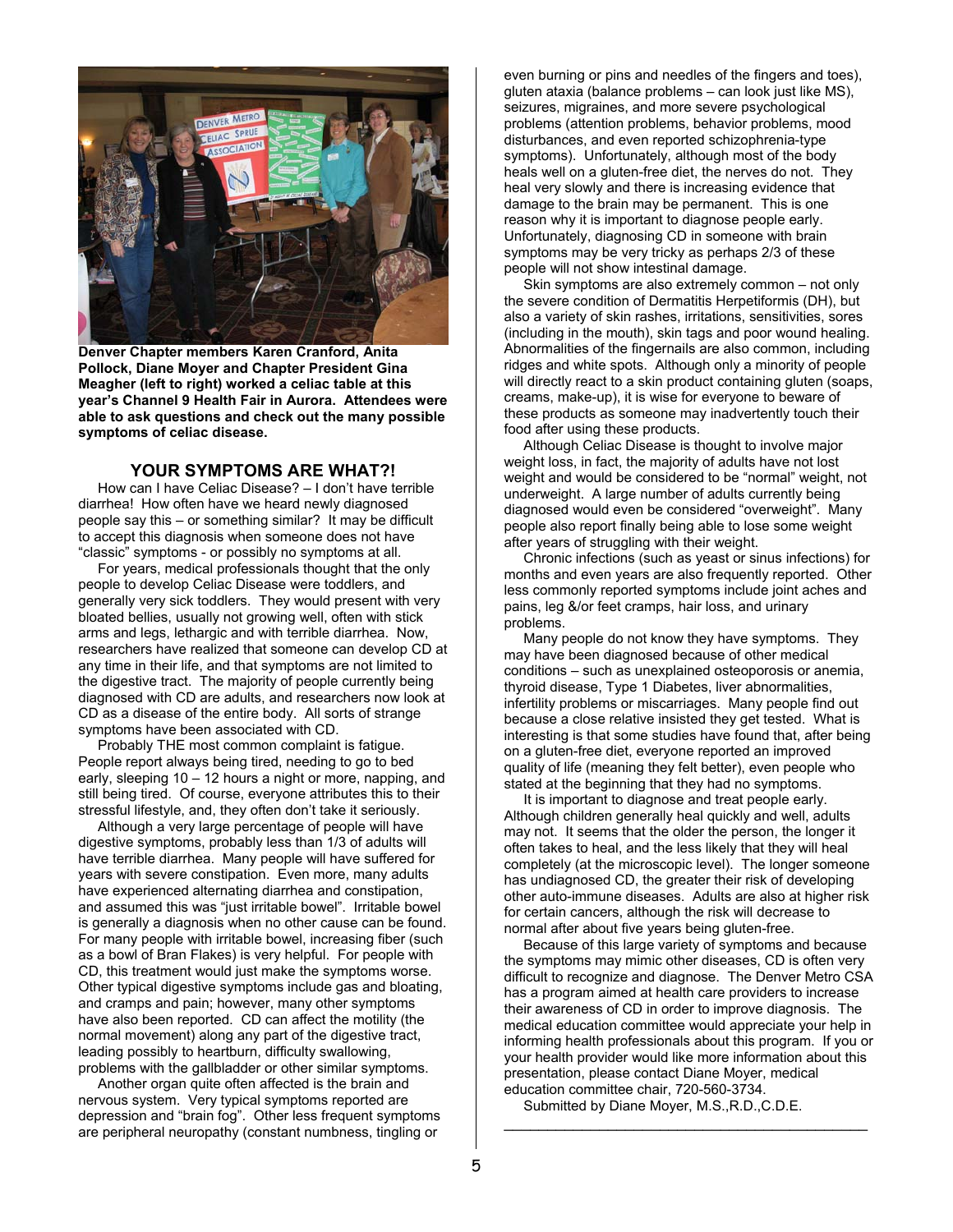## **TAX INFO FOR GLUTEN-FREE FOODS**

From the Fox Valley Celiacs Newsletter The extra cost of purchasing gluten-free specialty items required for a GF diet can be deducted under "Medical Expenses" on tax returns. For example, if a regular loaf of bread costs \$2.00 and a gluten-free loaf of bread costs \$6.00, the difference in cost (\$4.00) can be declared a medical expense.

 The cost of xanthan gum (methylcellulose, etc.) used in gluten-free baking is completely different than anything used in an ordinary recipe, so in the opinion of the IRS, the **total cost** of this item is deductible. **Suggestions:** 

- 1. Save all cash register tapes, receipts and canceled checks to substantiate GF purchases.
- 2. Prepare a list of grocery store prices to arrive at the differences in costs.
- 3. Retain a letter from your physician stating that you must adhere to a GF diet for life. You do not have to include the receipts or your doctor's letter with your tax return but keep them with your tax return in case you are ever audited.
- 4. Under Medical Deductions, list as "Extra cost of a gluten-free diet" the **total** amount of your extra expenses. These deductions do not need to be itemized.
- 5. You may want to write the Citations (as given below) on your tax return.

 To obtain the benefit of the deduction, you must first be able to itemize deductions, and you must have enough non-reimbursed medical expenses to exceed the threshold of 7.5% of your AGI. The amount by which your aggregate medical expenses exceed the 7.5% is deductible.

 The IRS office may refer you to Publication 17 and tell you these deductions are not permissible. IRS representatives have ruled otherwise. This is applicable throughout the US. Refer them to the following Citations:

- Revenue Ruling 55-261
- Cohen 38 TC 387
- Revenue Ruling 76-80, 67 TC 481
- Flemming TC MEMO 1980 583
- Van Kalb TC MEMO 1978

*Information confirmed 2/07 by: Howard J. Kass, CPA, Partner Zinner & Co., LLP, Cleveland, OH 44122-4692 Telephone: (216)831-0733 Ext. 159 or go to hkass@zinnerco.com*.

#### **ALBA TRIALS UPDATE**

\_\_\_\_\_\_\_\_\_\_\_\_\_\_\_\_\_\_\_\_\_\_\_\_\_\_\_\_\_\_\_\_\_\_\_\_\_\_\_\_\_\_

May 8, 2007/Pharmaceutical Business Review/Sarah Routledge – Alba Therapeutics has released preliminary results from its phase IIa clinical trial for AT-1001 in subjects with autoimmune disease celiac disease.

 Alba's study, the first phase IIa trial in celiac disease (CD) and the first to assess dosing requirements for AT-1001 in CD, was designed to evaluate the safety, tolerability and efficacy of multiple doses of AT-1001 in CD subjects during a 2-week gluten challenge. The randomized, double-blind, placebo-controlled clinical trial enrolled 86 patients who were confirmed biopsy positive for CD and in compliance with a gluten-free diet for at least six months prior to enrollment. Patients were randomized into seven drug-treated and placebo groups and challenged three times a day with gluten during a 14-day period. Four doses of the enteric coated oral formulation of AT-1001, all less than 10 mg, were given prior to each gluten challenge. Study endpoints included intestinal permeability - a marker of disease state in CD - as well as patient symptoms and outcomes. Patients on the AT-1001 drug performed better than those on the gluten/placebo arm and analyses demonstrated that several symptoms and outcomes improved at statistically significant levels. Safety and tolerability of multiple oral doses of AT-1001 in the patient population was demonstrated, with no severe adverse events reported. Based on these results, Alba said that it will advance AT-1001 into a phase IIb clinical study in CD subjects during the third quarter of 2007.

### **PRODUCT LIST SALES**

 $\mathcal{L}_\text{max}$  , where  $\mathcal{L}_\text{max}$  and  $\mathcal{L}_\text{max}$  and  $\mathcal{L}_\text{max}$ 

 $\mathcal{L}=\mathcal{L}=\mathcal{L}=\mathcal{L}=\mathcal{L}=\mathcal{L}=\mathcal{L}=\mathcal{L}=\mathcal{L}=\mathcal{L}=\mathcal{L}=\mathcal{L}=\mathcal{L}=\mathcal{L}=\mathcal{L}=\mathcal{L}=\mathcal{L}=\mathcal{L}=\mathcal{L}=\mathcal{L}=\mathcal{L}=\mathcal{L}=\mathcal{L}=\mathcal{L}=\mathcal{L}=\mathcal{L}=\mathcal{L}=\mathcal{L}=\mathcal{L}=\mathcal{L}=\mathcal{L}=\mathcal{L}=\mathcal{L}=\mathcal{L}=\mathcal{L}=\mathcal{L}=\mathcal{$ 

Bonnie Atherton and her team are working like crazy on the updated edition of the product list which they're hoping will be ready for purchase at the June meeting.



If not, it will be ready shortly after that. Purchase price is \$7.00 at meetings and \$10.00 if mailed. You will find an order form at the end of this newsletter and the 2007 Chapter Product List will be sent to you hot off the press just as soon as it's off the press! Thanks, on behalf of the celiac community, to Bonnie and the many volunteers who helped her with this massive and much appreciated project.

#### **Confidentiality**

 $\mathcal{L}_\text{max}$  , and the set of the set of the set of the set of the set of the set of the set of the set of the set of the set of the set of the set of the set of the set of the set of the set of the set of the set of the

The Denver CSA chapter respects your right for privacy. On the membership renewal form, there is a new added section regarding confidentiality. We are requesting your permission to share your information with other celiac members within the organization for official CSA chapter business. The list will never be sold or given to anyone for any reason. When you renew your membership, please sign on the line authorizing CSA to share your information as needed. Thank you.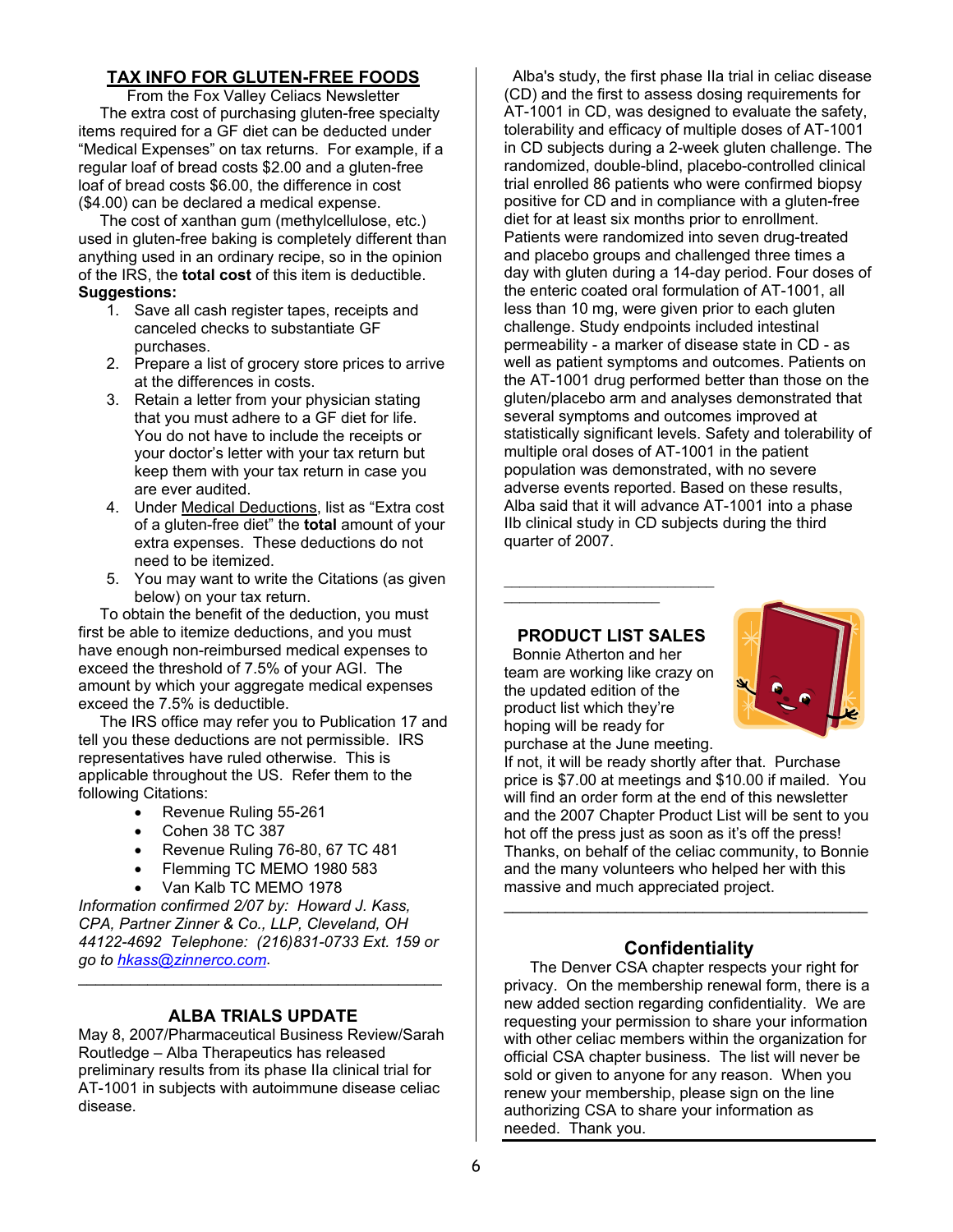## RECIPES

 Lisa Calzavara, a friend of Chapter President Gina Meagher brought these to Gina's house for her St. Patrick's Day party. They looked too good to be gluten free, but they were! What a nice friend!



#### **"OREO" TRUFFLES**

2 boxes Pamela's Dark Chocolate, Chocolate Chunk cookies (wheat free, gluten free)

1 large (8oz) cream cheese

Candy coating such as almond bark (vanilla) or Nestle's white chocolate chips

 Crush cookies in food processor, add crème cheese. (I usually mix these together in a bowl). Roll mixture into bite size balls, place on cookie sheet and freeze for at least one hour. Melt candy coating according to directions and dip cookies. Place on wax paper until cool.

 The original recipe was made with Oreo cookies but Gina's friend couldn't find the gluten free version so she substituted with the Pamela's…just as good!

#### **AMY'S PEACH COBBLER**

1 stick of butter or ½ cup of vegan butter melted

3 cups of Peaches (Fresh or Canned)

2 cups of GF Pancake Flour (Bob's Red Mill)

2 cups of sugar

2 cups of Almond Milk (or regular milk or soy)

Cinnamon, Nutmeg

1-2 teaspoons of Vanilla

 Melt butter and pour in bottom of 9x13 baking dish. Next, line the pan with the peaches and sprinkle them with the cinnamon and nutmeg to your own taste.

 Blend in a mixing bowl the Almond Milk, sugar, vanilla and then add the flour to the liquid. Note: this mixture should be smooth and thin.

 Pour mixture over the peaches and bake in a moderate oven at 350 for 50 min. Serve with fresh cream or ice cream.

Optional: you may use any kind of fruit in this recipe. It is very versatile.

#### **PRETZELS AND ROLO CANDY**

From *Gluten Free News* of Michigan Rolo Candy pieces

GF Small Pretzels

Heat oven to 350 degrees. Line a cookie sheet or jelly roll pan with aluminum foil and spray with Pam. Place GF pretzels on foil and place a Rolo candy on top each pretzel. Heat in oven until soft (but not melted) and place a pecan on each Rolo.

#### **CHOCOLATE AND PEPPERMINT ANIMAL CRACKERS**

From *Gluten Free News* of Michigan 1 bag of GF MiDel Animal Crackers Pure peppermint extract Baker's Chocolate

 In a small saucepan and low fire, melt about ½ of the bowl of chocolate chunks. Stir with a metal spoon on the side of pan. Hold the pan sideways quite a bit so that all the chocolate stays in one area. Add a few drops of peppermint extract. (Take off of fire, this extract is flammable-by experience!) Mix. Layer a cookie pan with wax paper. Dip one cookie in at a time, making sure the top has chocolate on it. Place down, chocolate side up, on the wax paper. Place in refrigerator for about 20 minutes and enjoy.

#### **TACO SOUP**

From Lynn Jiter, Fox Valley Celiacs

- 1 lb. ground beef, cooked and drained
- 1 pkg. dry Hidden Valley Ranch Dressing
- 1 pkg. Taco Seasoning (or to taste)

1 large can diced tomatoes with green chilies, undrained

- 1 15 oz. can GF creamed corn
- 1 15 oz. can black beans
- 1 15 oz. can pinto beans
- 1 C. GF broth or water, optional

 Simmer approximately 20 min. Top with crushed taco chips, shredded cheese and sour cream.

#### **7-LAYERED SALAD**

From Julie Juedes, Fox Valley Celiacs Layer the following ingredients in a 9x13 inch dish:  $\frac{1}{2}$  - 1 head of lettuce, broken into pieces ½ package frozen peas 2 Tbsp. minced onion Chopped celery 1 C. Hellmann's (Best) mayonnaise 2 C. GF shredded cheddar cheese Hormel bacon bits Cover with foil. Refrigerate overnight.

#### **FRESH VEGETABLE SALAD**

From Helen Morris, Fox Valley Celiacs 1 head cauliflower 1 C. GF sour cream 1 bunch broccoli 1/3 C. sugar 1 10-oz. bag frozen peas 1 tsp. garlic salt 1 C. celery, chopped 1 tsp. black pepper 1 large sweet onion, chopped 1 can water chestnuts, sliced 2 C. GF salad dressing or mayonnaise ¼ C. Parmesan cheese Cut vegetables into bite-sized pieces. Combine ingredients. Refrigerate several hours before serving.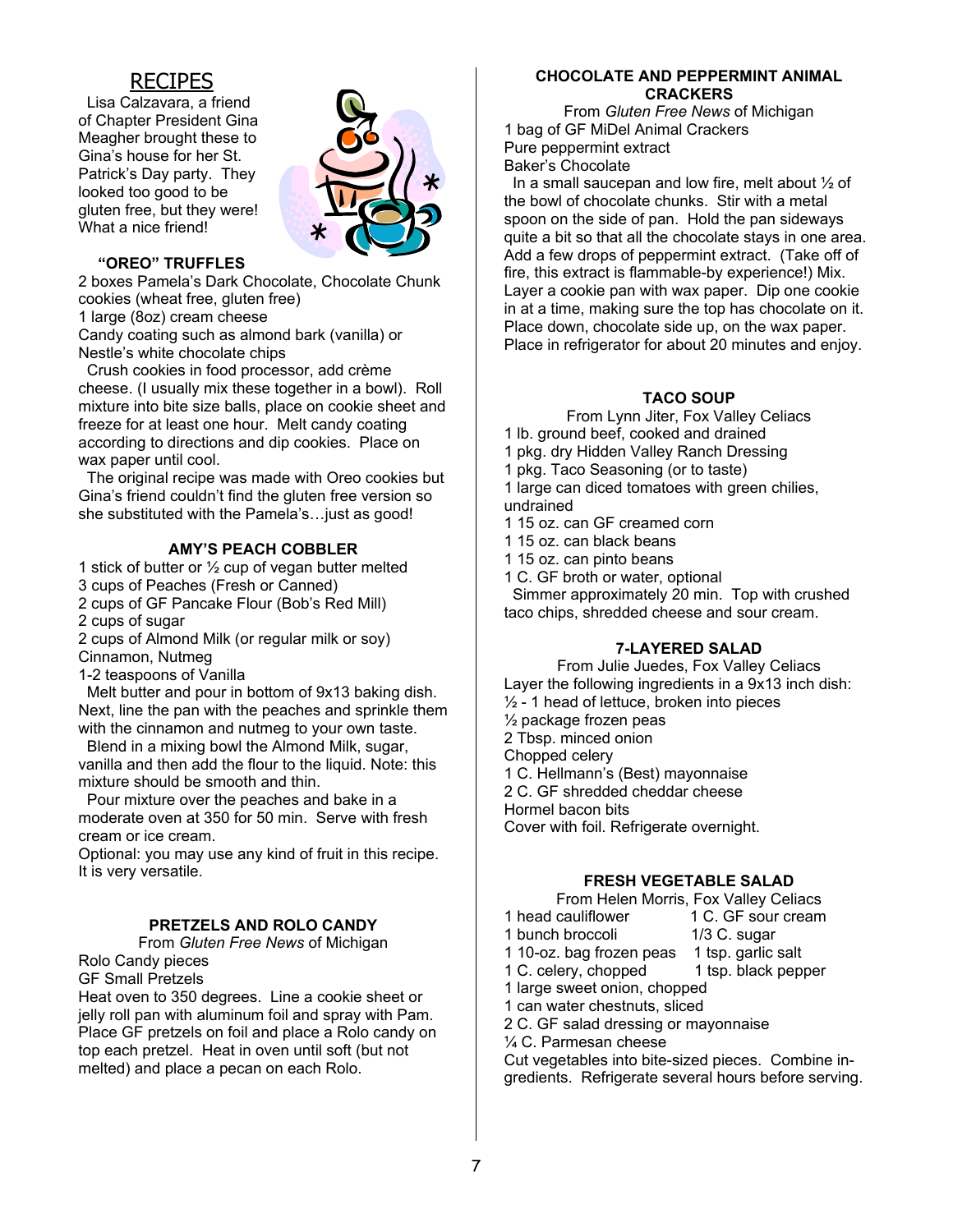#### **CORN TORTILLA LASAGNA**

From Mark Hoppe, Fox Valley Celiacs

- 1 ½ lbs. ground beef (chuck)
- 1 small onion
- $\frac{1}{2}$  tsp. minced garlic
- 1 10-oz. pkg. frozen chopped spinach, thawed and squeezed dry
- 1 14.5-oz. can diced tomatoes
- 1 8-oz can tomato sauce
- 1 large red pepper, diced
- 1 24-oz. jar medium picante sauce (Pace)
- 12 corn tortillas

2 C. Monterey Jack Cheese, shredded

2 C. GF sour cream (Daisy)

 In a large skillet, cook the beef, onion and garlic over medium heat until meat is no longer pink; drain. Stir in 16 oz. of the picante sauce, spinach, tomatoes, red pepper and tomato sauce. Arrange 6 tortillas in greased 13x9x2 inch baking dish. Top with half the meat mixture, 1 C. cheese and remaining tortillas. Spread with sour cream. Top with remaining meat mixture, cheese and picante sauce. Bake uncovered at 350 degrees for 30 to 40 min. or until heated through. Let stand for 10 min.

#### **PEANUT BUTTER CREAM PIE**

3/4 C. powdered sugar

- 1/3 C. GF creamy peanut butter
- 1 GF baked (9-inch) pie crust
- 1 C. milk
- 1 C. GF sour cream
- 1 pkg. (4-serving size) Jell-O Instant French Vanilla Pudding & Pie Filling Mix
- 5 peanut butter candy cups, divided (Reeses)
- 2 C. thawed nondairy whipped topping

 Combine powdered sugar and peanut butter with fork in medium bowl until blended. Place evenly in bottom of pie crust. Place milk and sour cream in large bowl. Add pudding mix. Beat with wire whisk or electric mixer 1 to 2 min. or until thickened. Pour half of filling over peanut butter mixture. Coarsely chop 4 candy cups; sprinkle over filling. Top with remaining filling. Spread whipped topping over filling. Cut remaining candy cup into 8 pieces; place on top of pie. Refrigerate. Makes 8 servings.

#### **LEMON ANGEL FOOD CAKE**

From Lynn Duncan, Fox Valley Celiacs 1 GF angel food cake mix 3 cans Wilderness Lemon Pie Filling 8 oz. contained Cool Whip

 Add one can of pie filling to dry cake mix. Stir. Pour into a 9x13 in. greased pan. Bake at 350 degrees for 20 to 30 minutes. Cool. Spread last two cans of pie filling over cake. Top with Cool Whip.

#### **DIPPING SAUCE FOR FRUIT**

1 16 oz. can GF prepared chocolate frosting (Pillsbury)

6 ounces raspberry jam

Fresh fruits, such as apples, pears, strawberries, bananas, kiwi

 Spoon the frosting into a small saucepan. Heat frosting over medium heat, stirring frequently until hot and thinned. Stir in raspberry jam. Heat, stirring constantly, until the jam dissolves. Pour the sauce into a bowl. Cover the bowl with plastic wrap and place in refrigerator to chill for 3 or more hours. Just before serving, wash and cut fruit into bite-sized pieces. To serve, place the dipping sauce in the center of a plate and surround it with the cut fruit. Use toothpicks for dipping the fruit. Makes 14 3-tablespoon servings of sauce. Variation: Use vanilla frosting & cinnamon apple jelly.

#### **CORN DOG CASSEROLE**

Lynn Jiter, Fox Valley Celiacs Make your favorite GF corn bread recipe. Spray a 9x9in. or an 8x8in. square pan. Cut up 5 GF hot dogs (like Ball Park) and mix into the corn bread mixture. Pour into pan and bake as directed for the corn bread.

#### **GF PEANUT BUTTER CHOCOLATE BROWNIES**

From Karen L. Sipp, Fox Valley Celiacs Beat until creamy:  $\frac{1}{2}$  C. peanut butter (Jif or Skippy) 1/3 C. soft butter ¾ C. firmly packed brown sugar (C&H) ¾ C. granulated sugar Beat in: 2 eggs 1 tsp. vanilla (McCormick) Add: 1 C. Montina baking flour 1 tsp. baking powder (Calumet) 1 tsp. salt Set aside: 2 C. Nestle Semi-sweet Chocolate Chips Spread mixture into greased 9X13pan. Sprinkle chocolate chips over the surface. Place in 350 degree oven for 5 minutes. Remove from oven and run knife through to marbleize. Return to oven for

#### **CHILI**

18-20 minutes. They are best if "undercooked" a bit.

From Lynn Jiter, Fox Valley Celiacs 3 (15 oz.) cans Del Monte Tomato, Green Pepper & Onion  $\frac{1}{2}$  tsp. ground red pepper<br>3 lbs. ground beef 1 clove garlic, minced 1 clove garlic, minced 2 (16 oz) cans Wal-Mart chili beans 2 tsp. salt 1 tsp. each pepper, cumin and oregano

 Fry your ground beef & drain. Add rest of ingredients and simmer.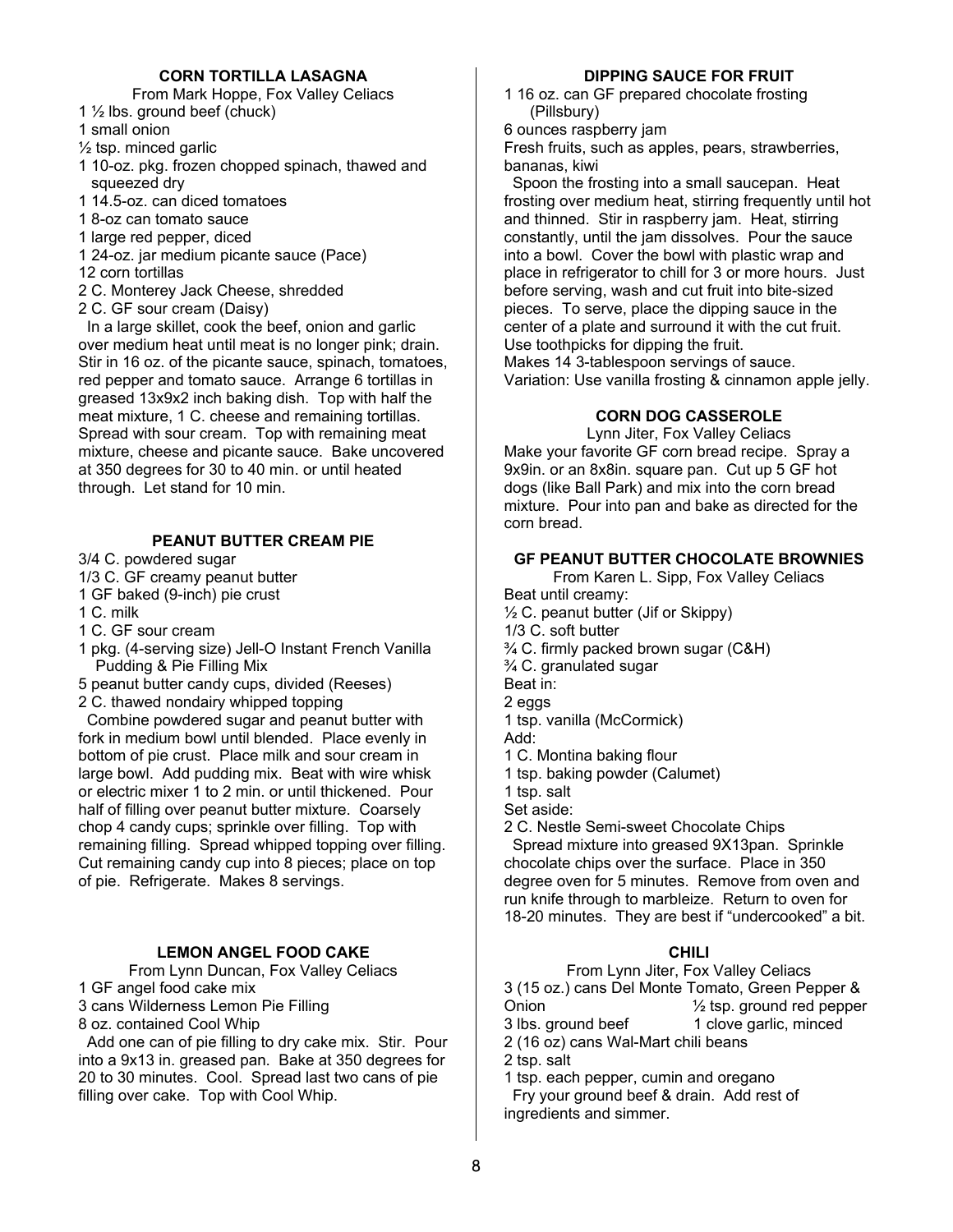## **Chapter Board Members**

| Gina Meagher, President                                          | 303-279-9382             |
|------------------------------------------------------------------|--------------------------|
|                                                                  | gmeagher@mines.edu       |
| Jean Duane, Programming V.P. 303-221-0771                        | info@alternativecook.com |
| Program Team                                                     | <b>Mary Anderies</b>     |
|                                                                  | John Gordon              |
| Marjie Reece, Membership V.P. 303-756-6836                       |                          |
| denvermetrocsa@comcast.net                                       |                          |
| <b>Chuck Reece, Treasurer</b>                                    | 303-756-6836             |
|                                                                  | reececwr@hotmail.com     |
| Anita Pollock, Secretary                                         | 303-507-2101             |
|                                                                  | apollock@stmaryland.com  |
| Karen Cranford, Newsletter                                       | 303-979-8094             |
|                                                                  | crankaren@aol.com        |
| Sherman Lambert, Electronic Communication                        |                          |
|                                                                  | 303-781-3119             |
|                                                                  | sherman@allwellco.com    |
| Donna DeVisser, Database                                         | 303-973-4613             |
|                                                                  | sdevisser@msn.com        |
| Joan Van Loozenoord, Librarian 303-933-1565                      |                          |
|                                                                  | jkvanlooz@comcast.net    |
| Mary Morgan, Sales-Meetings 303-290-9134                         |                          |
|                                                                  | stumorgan@comcast.net    |
| Carol Kendall, Sales-Meetings 303-470-3261                       |                          |
| Don and Jeanne Smith, Mail Order Coordinator                     | bealsio@gwest.net        |
|                                                                  | 303-794-7258             |
| donsmith6834@comcast.net                                         |                          |
| Arnie Peterson, Web Master 303-683-1461                          |                          |
|                                                                  | csadenver17@yahoo.com    |
| Bonnie Atherton, Product List 303-756-8970                       |                          |
|                                                                  | rjath@earthlink.net      |
| Carol Fenster, Media/Publicity Person                            |                          |
|                                                                  | 303-741-5408             |
|                                                                  | carol@savorypalate.com   |
| Laura Determan, Retired Dietician                                |                          |
|                                                                  | 303-757-3982             |
|                                                                  | Iddet@email.msn.com      |
| Diane Moyer, MS, RD, CDE                                         | 720-560-3734             |
|                                                                  | dhmoyer@juno.com         |
| Tom Borgen, Past President                                       | 303-791-7731             |
|                                                                  | Thomasborgen@gwest.net   |
| Mary Ann Peterson, Past President                                |                          |
|                                                                  | 303-683-1461             |
|                                                                  | mapete1130@aol.com       |
| Dr. Ed Hoffenberg, Pediatric Med Advisor                         |                          |
|                                                                  | 303-861-6669             |
| Hoffenberg.edward@tchden.org<br>Dr. Robert Dahl, Medical Advisor |                          |
|                                                                  | 303-463-3900             |
| CEDAR Project, Iman Taki, CEDAR Coordinator                      |                          |
|                                                                  | 303-724-7544             |
|                                                                  | iman.taki@uchsc.edu      |

Common issues, concerns and questions expressed by our members:



**Q.** Where do I find the restaurant cards to help me with my traveling this summer?

- **A.** There are several sites that provide these professional restaurant cards that will help your servers and chefs understand your needs. Cards are available in several languages as well as English. They include: www.csaceliacs.org, www.menudata.com, www.triumphdining.com and www.dietarycard.com.
- **Q.** How do I find out about the celiac-related chat rooms available?
- **A.** There are several good sites open to everyone and you can access them through Yahoo Groups. The first is called Sillyyaks which can be found at www.sillyyaks@yahoogroups.com. Delphi Forums has a group at http://forums.delphiforums.com/celiac and www.celiac.com has a message board/forum. Celiac List Serve has a site found at CELIAC@listserv.icors.org. This site has provided an invaluable service, offering opportunities to share information, links to the latest research, great recipes and a good information search feature. To access the List Serve, participants must register but there is no charge for registering or participating. When registering for any of these sites, consider requesting that you not receive email updates directly, but opt instead for checking them periodically. There is a lot of activity on many of them and it can
- **Q.** Can you tell me a few Gf toothpastes?

fill your mail box quickly.

**A.** Among those that are GF are Aim Tartar Control, Colgate, Crest, Aquafresh, Pearl Drops, Pepsodent Original, Tom's of Maine and the Shaklee brand. Sensodyne is NOT GF.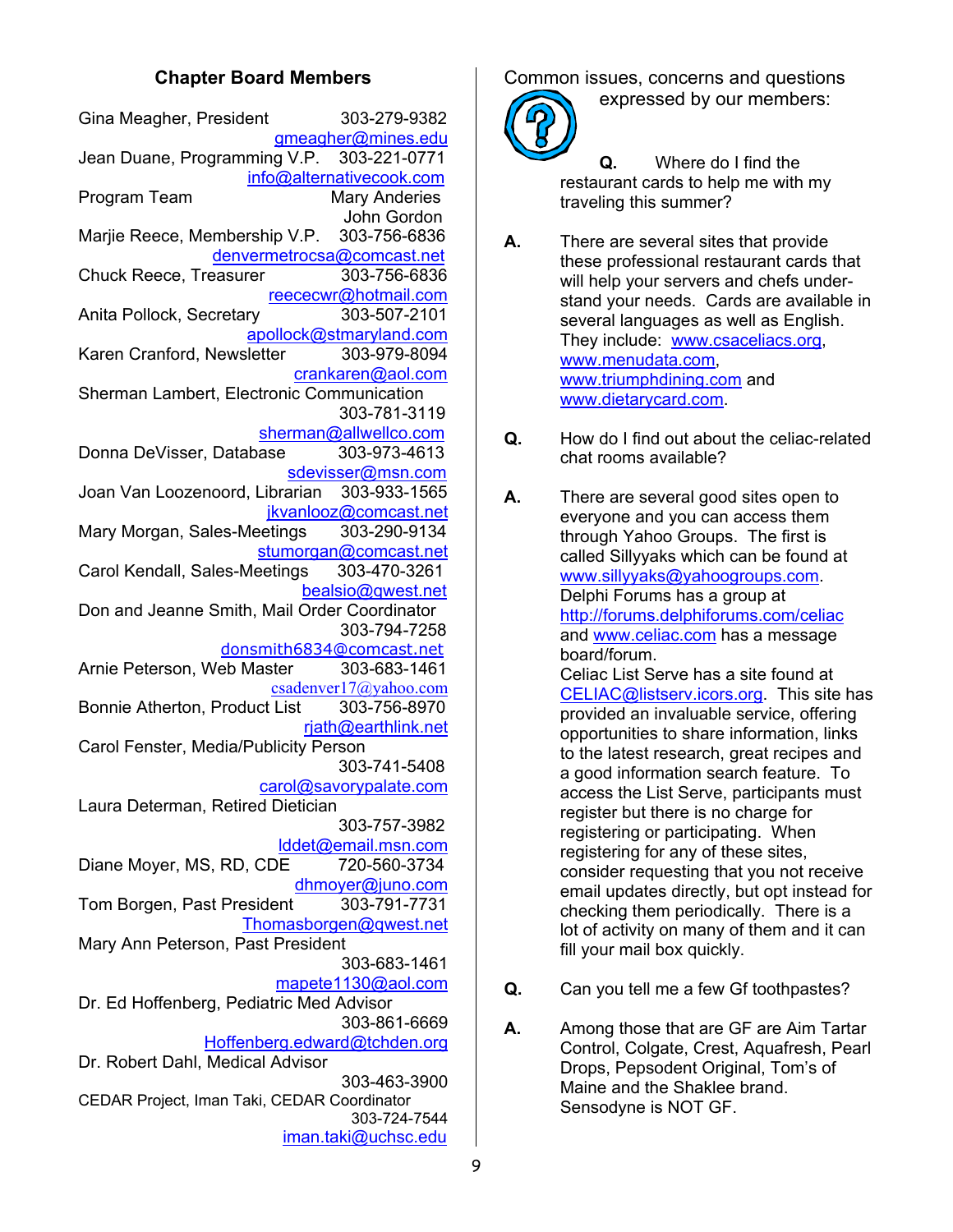## **Meet Your Neighborhood Celiac Resource Contact**

Updated Nov. 2006 Below are the resource contacts in eleven neighborhood areas in Metro Denver, as well as resource contacts throughout Colorado. If you have questions or are not sure which area is your neighborhood, please contact Marjie Reece at (303)756-6836 or email: denvermetrocsa@comcast.net.

 As the neighborhood resource groups have progressed, some areas join together for activities. Flexibility is the keyword, as area needs and/or interests change. The objective in setting up these various areas has been to provide an additional way for celiacs to interact and support each other.

 Any member can attend any huddle/activity they want by calling the huddle's contact. Regardless, the Denver Metro Chapter #17 is the umbrella organization for all of our members wherever they live.

| <b>Metro Denver Areas</b>                                                               | <b>Contact</b>                       | <b>Phone</b>                 | <b>E-Mail</b>                                       |
|-----------------------------------------------------------------------------------------|--------------------------------------|------------------------------|-----------------------------------------------------|
| <b>BD: Boulder, Lafayette,</b><br>Louisville, Longmont                                  | Barbara Sanford<br><b>Beth Macht</b> | 303-499-7259<br>303-665-7558 | barbarasanford@comcast.net<br>elizabethwm@yahoo.com |
| <b>DEN-C: Central Denver</b><br>City/County                                             | Laura Determan<br>Andrea Loughry     | 303-757-3982<br>303-722-6284 | lddet@msn.com<br>oppermanda@netzero.net             |
| <b>DEN-N: Westminster,</b><br>Commerce City, Brighton,<br>Northglenn, Thornton          | Darci Kunard                         | 720-214-3144                 | kdarci@yahoo.com                                    |
| <b>DEN-S: Centennial &amp; Grnwd</b>                                                    | <b>Cathy Curtiss</b>                 | 303-771-8029                 | cmc1974@msn.com                                     |
| Vlg. (W/I-25), Englewood,<br>zips: 80120,-21,-22,                                       | Louise Williams                      | 303-798-3415                 | willou@comcast.net                                  |
| <b>DEN-W: Lakewood</b>                                                                  | <b>Betty Morris</b>                  | 303-238-5145                 | wabe22204@comcast.net                               |
| E: Aurora, zips: $80231$ &<br>80247                                                     |                                      |                              |                                                     |
| NW: Arvada, WheatRidge,<br>Zips: 80021&80212                                            | Laura Meek                           | 303-467-0608                 | Imbmeek@juno.com                                    |
| S: Highlands Ranch, Lone                                                                | Mary Ann Peterson                    | 303-683-1461                 | mapete1130@aol.com                                  |
| Tree, Castle Rock                                                                       | Cheryl Borgen                        | 303-791-7731                 | pricer15@qwest.net                                  |
| <b>SE: Centennial &amp; Greenwood</b><br>Vlg. (E/I-25), SE Aurora,<br>Parker, Elizabeth | Gale McGrevey                        | 303-766-7096                 | gmcgrevey@att.net                                   |
| SW: Littleton, Ken Caryl,                                                               | Joan Van Loozenoord                  | 303-933-1565                 | jkvanlooz@comcast.net                               |
| Roxborough                                                                              | Jennifer Parker                      | 303-933-5992                 | jerparker@comcast.net                               |
|                                                                                         | Nancy Lindsey                        | 303-973-1279                 | n-lindsey@comcast.net                               |
| W: Golden, Evergreen,<br>Morrison                                                       | Marjie Reece                         | 303-756-6836                 | denvermetrocsa@comcast.net                          |

#### **Other Colorado Area Contacts**

| <b>Colorado Springs Area</b> | Marie Pizzolatto     | 719-572-0548 | celiacfamily@yahoo.com |  |
|------------------------------|----------------------|--------------|------------------------|--|
|                              | <b>Ginger Ludwig</b> | 719-598-6748 | ginglud@aol.com        |  |
| <b>Northern Colorado</b>     |                      |              |                        |  |
| <b>Ft. Collins</b>           | <b>Judy Siple</b>    | 970-493-9674 | jabms@frii.com         |  |
| <b>Berthoud</b>              | <b>Bill Eyl</b>      | 303-772-3155 | billeyl@yahoo.com      |  |
| Loveland                     | Dave Shaw            | 970-669-4233 | davshaw49@comcast.net  |  |
| Greeley                      | Mary Grauerholz      | 970-352-6122 | mcholz@aol.com         |  |
| <b>Western Colorado</b>      |                      |              |                        |  |
| <b>Grand Junction</b>        | Kathye Holland       | 970-255-0511 |                        |  |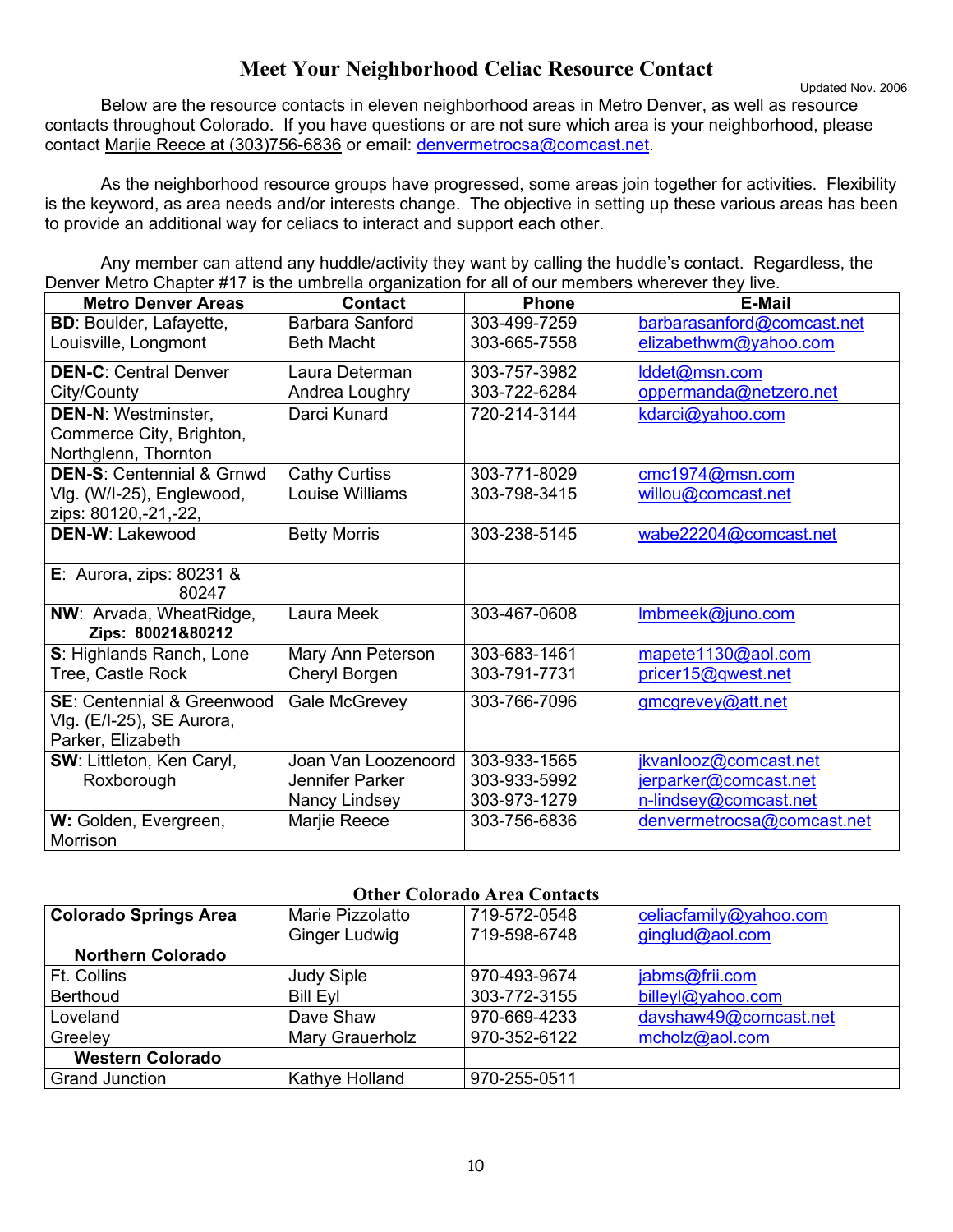## **MEMBERSHIP APPLICATION FORM**

## *Denver Metro Chapter #17 of CSA/USA, Inc*.

*(a non-profit organization)*

*Your best local resource for celiac information, support and gluten-free socializing.* 

*Please join us.* 

Dues are \$15.00/year For more information, call Donna DeVisser at 303-973-4613

Make check payable to "Denver Metro Chapter #17, CSA/USA"

Mail check and form to: Donna DeVisser, 2675 Van Gordon Dr. Lakewood CO 80215-7001

NAME: PHONE:

(please initial)

## ADDRESS:

CITY, STATE, ZIP CODE:

E-MAIL:

| Please list yourself and all members of your <b>immediate</b> family who have Celiac Disease |                             |                         |       |                               |                                                 |
|----------------------------------------------------------------------------------------------|-----------------------------|-------------------------|-------|-------------------------------|-------------------------------------------------|
| <b>NAME</b>                                                                                  | <b>BIRTH</b><br><b>DATE</b> | <b>DIAGNOSED</b><br>BY? | WHEN? | <b>ALSO HAVE</b><br>DIABETES? | <b>DERMATITIS</b><br><b>HERPETI-</b><br>FORMIS? |
|                                                                                              |                             |                         |       |                               |                                                 |
|                                                                                              |                             |                         |       |                               |                                                 |
|                                                                                              |                             |                         |       |                               |                                                 |

*Denver CSA keeps all information confidential and never shares or sells to any outside individual or organization!* 

*I authorize Denver CSA to share my contact information for official chapter business.* 

Have you received a Celiac Disease Information Packet? The State of No 5/07 NL

#### For information on the national CSA/USA, call 1-888-272-4272 or go to www.csaceliacs.org

| <b>ORDER FORM</b><br><b>DENVER METRO CHAPTER CSA/USA</b><br><b>2007 GLUTEN-FREE PRODUCTS LIST</b> |                                                                                                                                                                         |        |       |
|---------------------------------------------------------------------------------------------------|-------------------------------------------------------------------------------------------------------------------------------------------------------------------------|--------|-------|
| Quantity:                                                                                         | \$10.00                                                                                                                                                                 |        |       |
| NAME:                                                                                             | (includes postage)                                                                                                                                                      | PHONE: | Total |
| ADDRESS:                                                                                          |                                                                                                                                                                         |        |       |
| CITY, STATE, ZIP CODE:                                                                            |                                                                                                                                                                         |        |       |
| Don Smith at 303-794-7258.                                                                        | Make check payable to "Denver Metro Chapter CSA/USA" and send with form to:<br>Don and Jeanne Smith, 6834 S. Franklin Circle, Centennial, CO 80122. For questions, call |        |       |